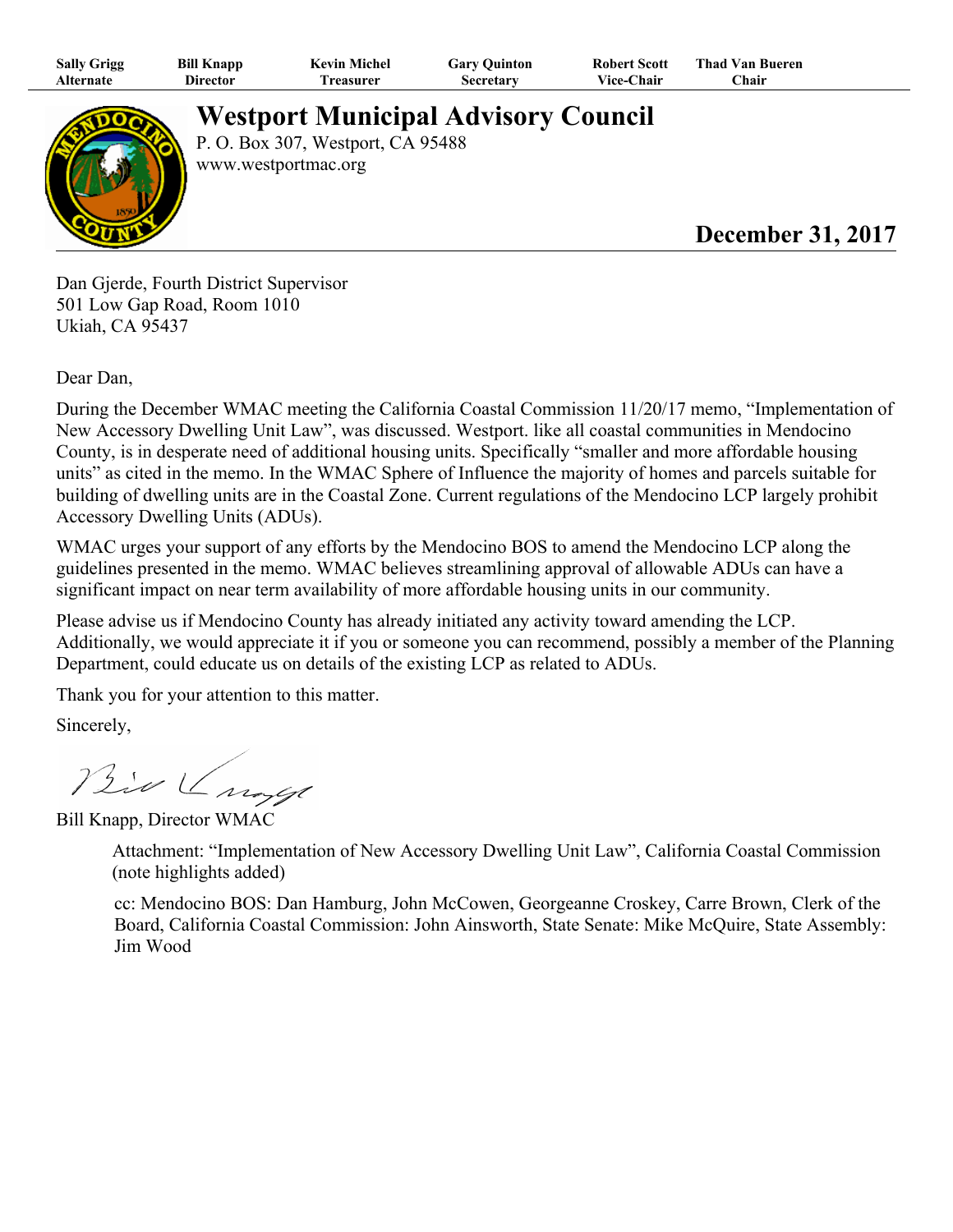## **CALIFORNIA COASTAL COMMISSION**

45 FREMONT, SUITE 2000 SAN FRANCISCO, CA 94105- 2219 VOICE (415) 904- 5200 FAX ( 415) 904- 5400 TDD (415) 597-5885



| TO:   | Planning Directors of Coastal Cities and Counties |  |
|-------|---------------------------------------------------|--|
| FROM: | John Ainsworth, Executive Director                |  |
| RE:   | Implementation of New Accessory Dwelling Unit Law |  |
| DATE: | November 20, 2017                                 |  |

On [April 18, 2017,](https://documents.coastal.ca.gov/assets/rflg/CCC_guidance_memo_re_ADUs.pdf) we circulated a memo intended to help local governments interpret and implement new state requirements regarding regulation of "accessory dwelling units" (ADUs) in the coastal zone. Following the enactment of AB 2299 (Bloom) and SB 1069 (Wiekowski), changes to Government Code 65852.2 now impose specific requirements on how local governments can and cannot regulate ADUs, with the goal of increasing statewide availability of smaller, more affordable housing units. Our earlier memo was intended to help coastal jurisdictions and members of the public understand how to harmonize the new ADU requirements with LCP and Coastal Act policies. This memo is meant to provide further clarification and reduce confusion about whether and how to amend LCPs in response to these changes.

Although Government Code Section 65852.2(j) states that it does not supersede or lessen the application of the Coastal Act, it would be a mistake for local governments with certified LCPs to interpret this as a signal that they can simply disregard the new law in the coastal zone. The Commission interprets the effect of subdivision (j) as preserving the authority of local governments to protect coastal resources when regulating ADUs in the coastal zone, while also complying with the standards in Section 65852.2 to the greatest extent feasible. In other words, ADU applications that are consistent with the standards in Section 65852.2 should be approved administratively, provided they are also consistent with Chapter 3 of the Coastal Act as implemented in the LCP. Where LCP policies and ordinances are already flexible enough to implement the provisions of Section 65852.2 directly, local governments should do so. Where LCP policies directly conflict with the new provisions or require refinement, those LCPs should be updated to be consistent with the new ADU statute to the greatest extent feasible while still complying with Coastal Act requirements.

Bear in mind that Section 65852.2 still preserves a meaningful level of local control by authorizing local governments to craft policies that address local realities. It allows local governments to designate areas where ADUs are allowed based on criteria such as the adequacy of public services and public safety considerations. It also explicitly allows local governments to adopt ordinances that impose certain standards, including but not limited to standards regarding height, setbacks, lot coverage, zoning density, and maximum floor area. In the coastal zone, local governments can incorporate such standards in LCP policies in order to protect Chapter 3 resources while still streamlining approval of ADUs.

Therefore, the Commission reiterates its previous recommendation that local governments amend their LCPs accordingly, using Section 65852.2 as a blueprint for crafting objective